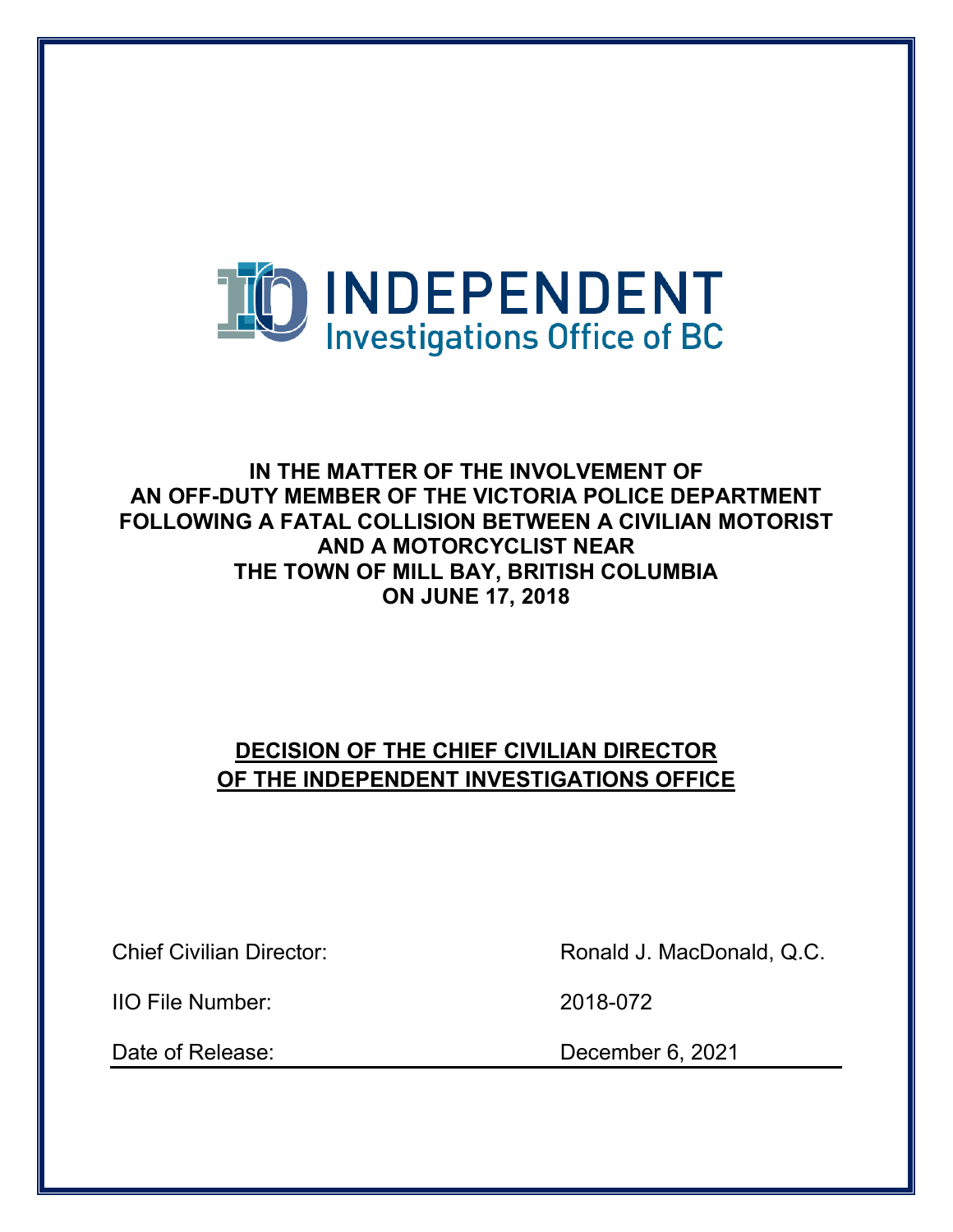Hispaniship Milleton River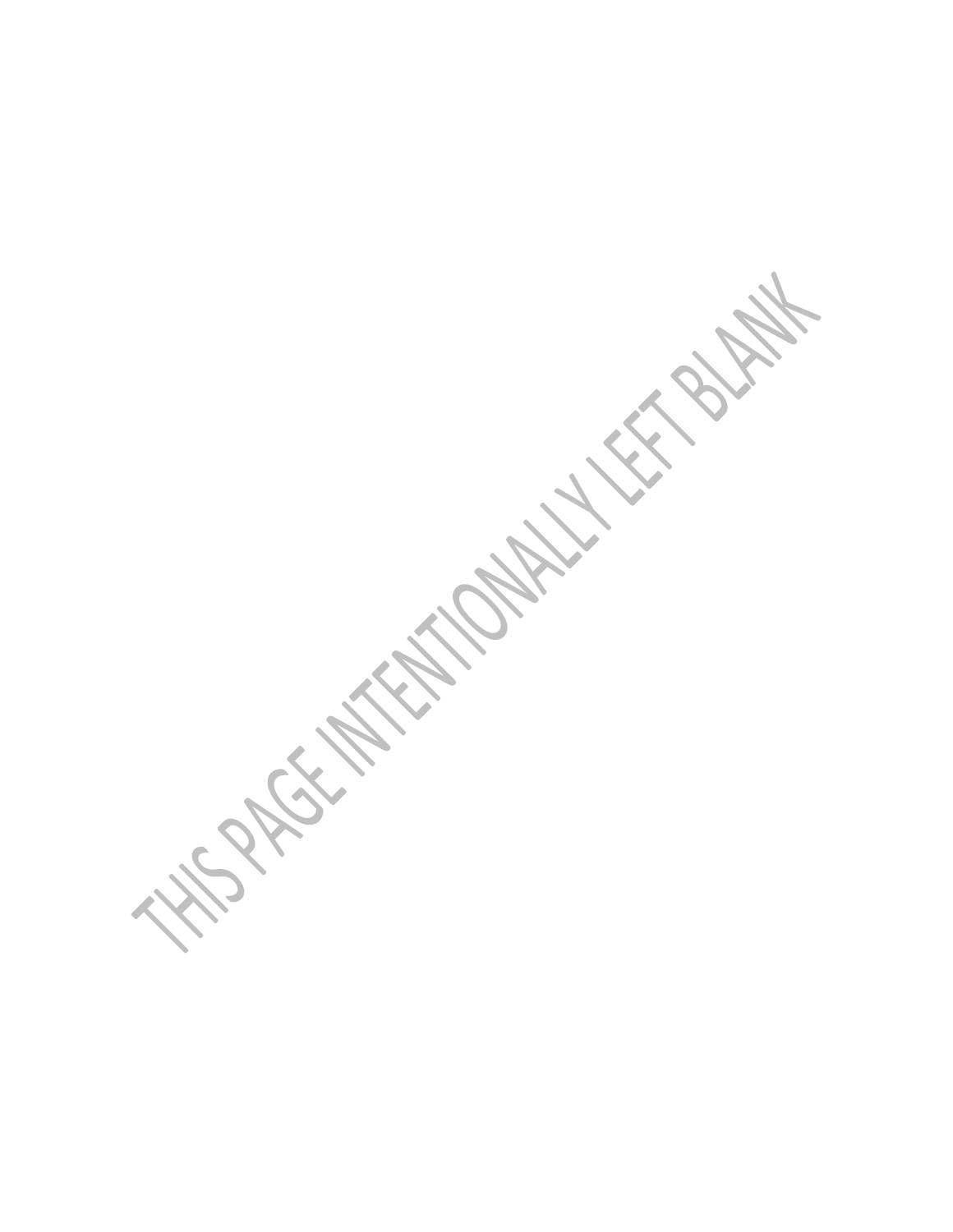*Note: this Public Report was originally produced on December 12, 2018. Its publication has been delayed to avoid any possibility of prejudice to concurrent legal proceedings arising out of the same incident. Those proceedings have now concluded.* 

#### **INTRODUCTION**

In the early morning hours of June 17, 2018, the Affected Person ('AP') was riding a motorcycle northbound on the Trans Canada Highway near Mill Bay when he was struck from behind by a speeding Chevrolet Corvette. AP was thrown onto the pavement and was fatally injured. The motorcycle landed on top of the Corvette, which came to rest farther along the highway with its occupants pinned inside. Very shortly after the collision, the Subject Officer ('SO'), an off-duty member of the Victoria Police Department, driving northbound in his personal vehicle, came upon the debris field on the dark highway and was unable to stop before his vehicle passed over AP's body (without striking it with his wheels) as it lay on the road. SO called 911 and then rendered assistance to AP.

Because of the involvement of an officer close in time to the collision and AP's death, the Independent Investigations Office ('IIO') was notified and commenced an investigation. The narrative that follows is based on evidence collected and analyzed during the investigation, including the following:

- statements of SO, a civilian witness and two witness police officers;
- police Computer-Aided Dispatch ('CAD') and Police Records Information Management Environment ('PRIME') records;
- Event Data Recorder downloads from the Corvette and from SO's personal vehicle;
- photographs of the scene; and
- autopsy results.

### **NARRATIVE**

SO told IIO investigators that at approximately 2:15 a.m. on June 17, 2018, he was off duty and was driving northbound on the Trans Canada Highway in his personal vehicle, a pickup truck. He said he was overtaken by a late model Chevrolet Corvette, which was traveling at a high rate of speed and was soon lost to sight. He estimated the Corvette's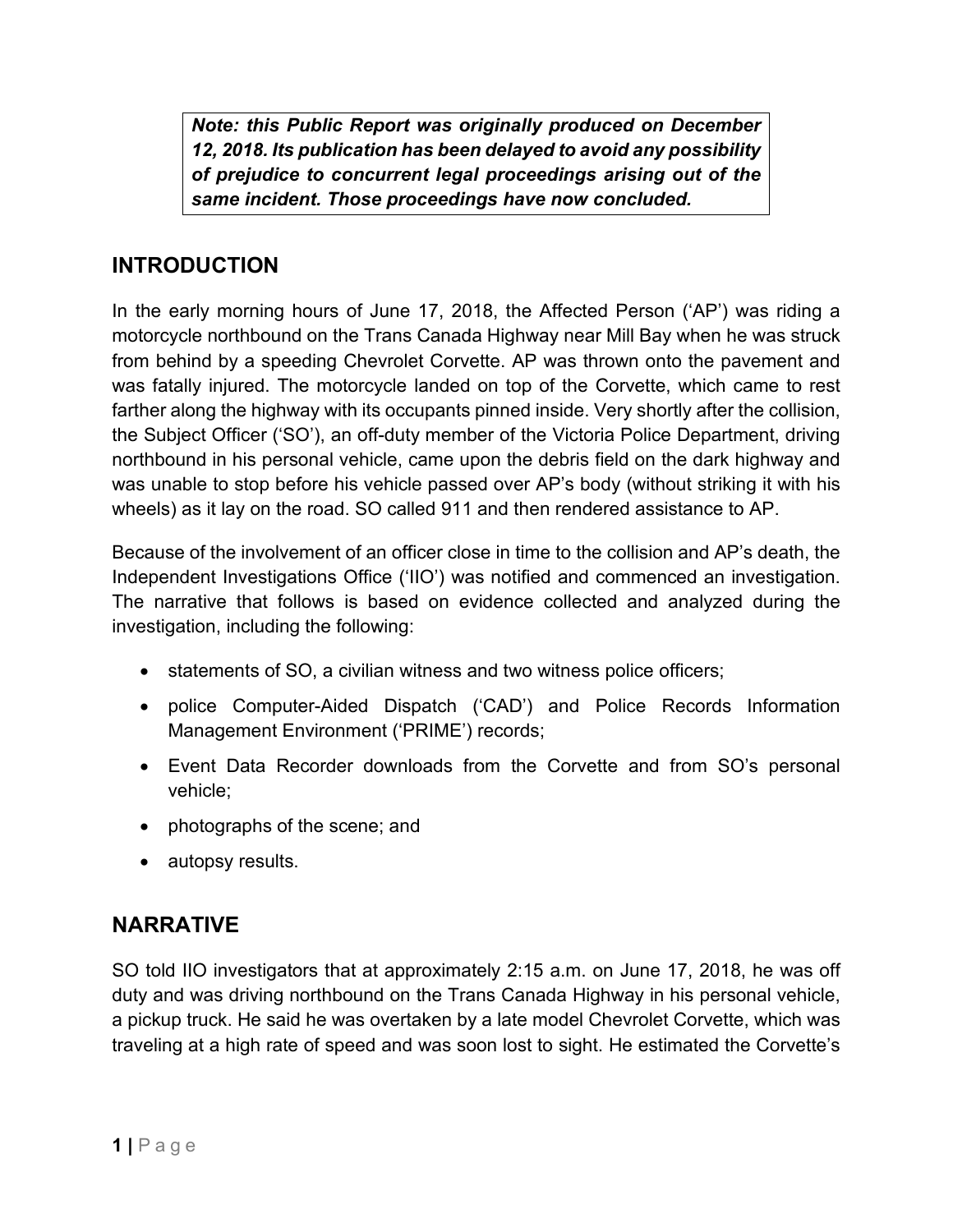speed at about 150 to 160 km/h, and said it sounded as if it was accelerating as it disappeared ahead of him.

About 1.5 kilometres farther along the highway, SO saw debris scattered on the highway and braked, but was unable to avoid his vehicle passing over a body (AP) lying in the road:

> *Before I could do anything, [AP's body] was right in front of me, so I couldn't… I knew if I swerved to try and avoid it, I knew my wheels would go right over it, so the best that I could do, because it was completely unavoidable at that point, the best I could do was try to swerve so that the wheels would avoid it, and it went down the centre of the truck … and I don't remember exactly where through there, I thought, "Holy shit, that looked like a person".*

SO said that despite his efforts to avoid hitting the body, he heard a sound that he believed was caused by the undercarriage of his truck making momentary contact with it.

SO said he pulled to the side of the highway and called 911. He said he could see the Corvette stationary farther to the north. The 911 call was recorded and is consistent with SO's account. SO then went back to where AP was lying in the road, where he found that another northbound motorist, Civilian Witness 1 ('CW1'), had stopped and was already beside AP.

CW1 later told IIO investigators that as she had been driving north that night, a black car had passed her at an "absolutely insane" speed. This had happened at a point approximately five and a half kilometres south of the location of the subsequent collision, so CW1 was clearly driving some distance behind SO. CW1 said that, driving at about 90 km/h, she then saw the debris and AP's body in the road, and pulled over. She said she activated her hazard warning lights, called 911 and went to AP. She had not seen the collision, and said she did not see SO's vehicle, which was pulled to the side of the road north of her. She said she wanted to move AP off the road, but was told by the 911 operator not to move him.

CW1 said she saw another northbound vehicle approaching and tried to warn it by flashing a light from her cell phone, but it ran over AP and drove on. She said that four other vehicles also passed without stopping.

CW1 described SO coming to AP's side and starting CPR. She said that she told SO that someone had driven over AP, and that he had acknowledged having done so himself, but she also said that she did not believe the vehicle she had seen had been SO's pickup.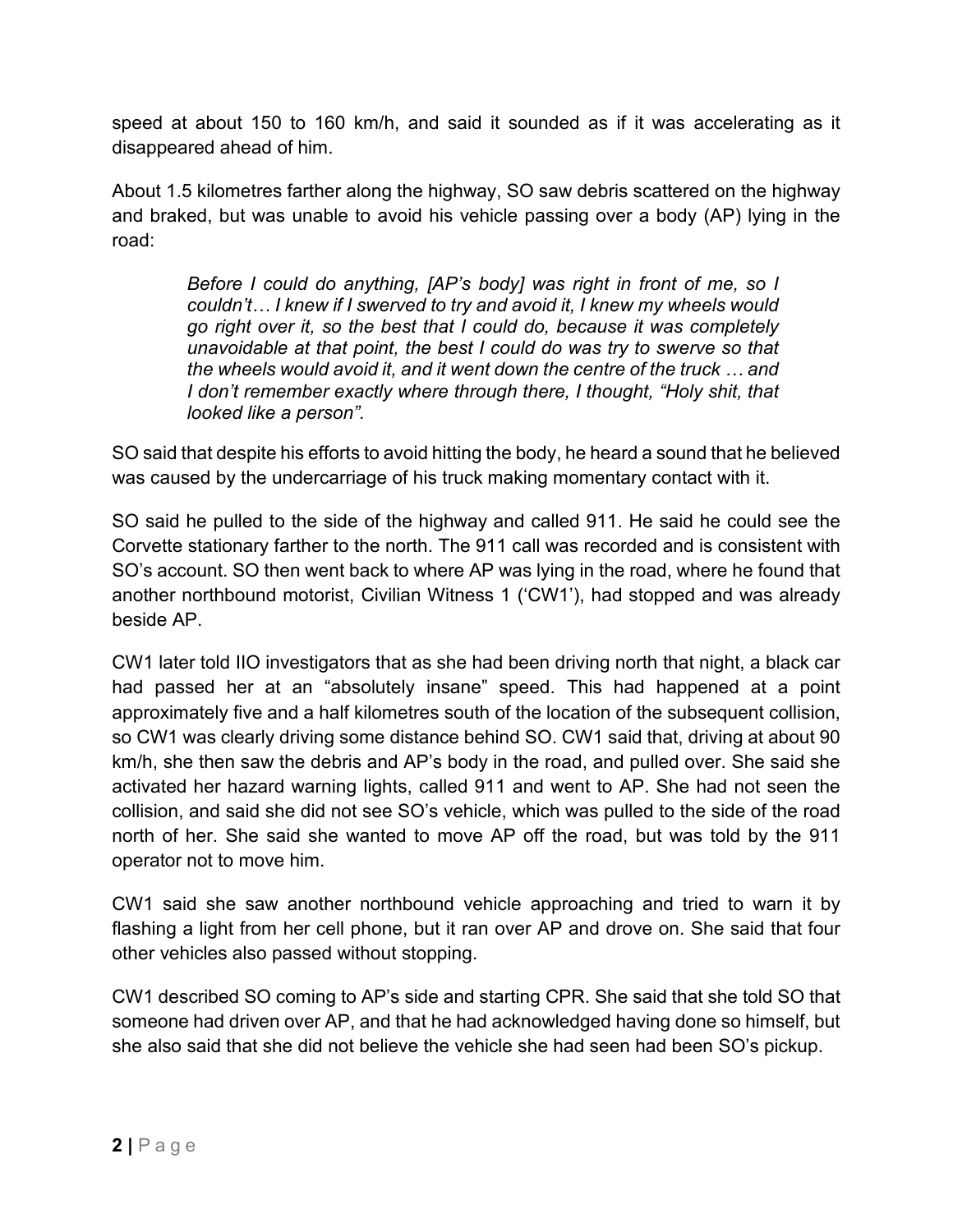SO told the IIO that he found AP not breathing and without vital signs, and began CPR, continuing until paramedics arrived and took over. SO said he also had to stop CW1 repeatedly endangering herself by going out onto the roadway flashing her cell phone at passing traffic.

SO gave a statement to RCMP members as they arrived at the scene and wrote another more detailed statement at the detachment. Subsequently, though not required to do so by the IIO because of his status as a Subject Officer, SO gave two further statements to IIO investigators.

Witness Officers 1 and 2 ('WO1' and 'WO2') were dispatched to the collision scene. WO1 told the IIO that even knowing the approximate location and expecting to find debris and a body on the road, he still came upon the scene suddenly and unexpectedly because the area was very dark. Both witness officers described finding CW1 in the road, shining a light in an attempt to warn approaching traffic.

WO1 said that he was not aware at the time that SO was an off-duty police officer. He said that when he dealt with SO he got close to him to determine whether there were any indications that SO had been drinking, such as an odour of liquor, slurred speech or unsteadiness. WO1 said he did not observe any such indication. WO2 told IIO investigators that he too had observed SO closely, and had not noted any sign of alcohol consumption or impairment.

A mechanical inspection was later conducted on SO's vehicle. It was found to be in good mechanical condition, with no defects noted. There were marks on the undercarriage consistent with transient contact with AP's body.

Vehicle data downloaded indicated that the Corvette's speed was 253 km/h five seconds prior to impact with AP's motorcycle and 231 km/h at the time of impact. SO's vehicle was traveling at 98 km/h at the time it passed over AP's body.

At autopsy, the pathologist confirmed that AP's injuries were consistent with his motorcycle having been struck from behind, creating a massive acceleration/deceleration event and immediate unconsciousness. It was the pathologist's opinion that AP was probably already deceased by the time his body came to rest on the pavement.

## **LEGAL ISSUES AND CONCLUSION**

The purpose of any IIO investigation is to determine whether there are reasonable grounds to believe that an officer, through an action or inaction, may have committed any offence in relation to an incident resulting in serious harm or death.